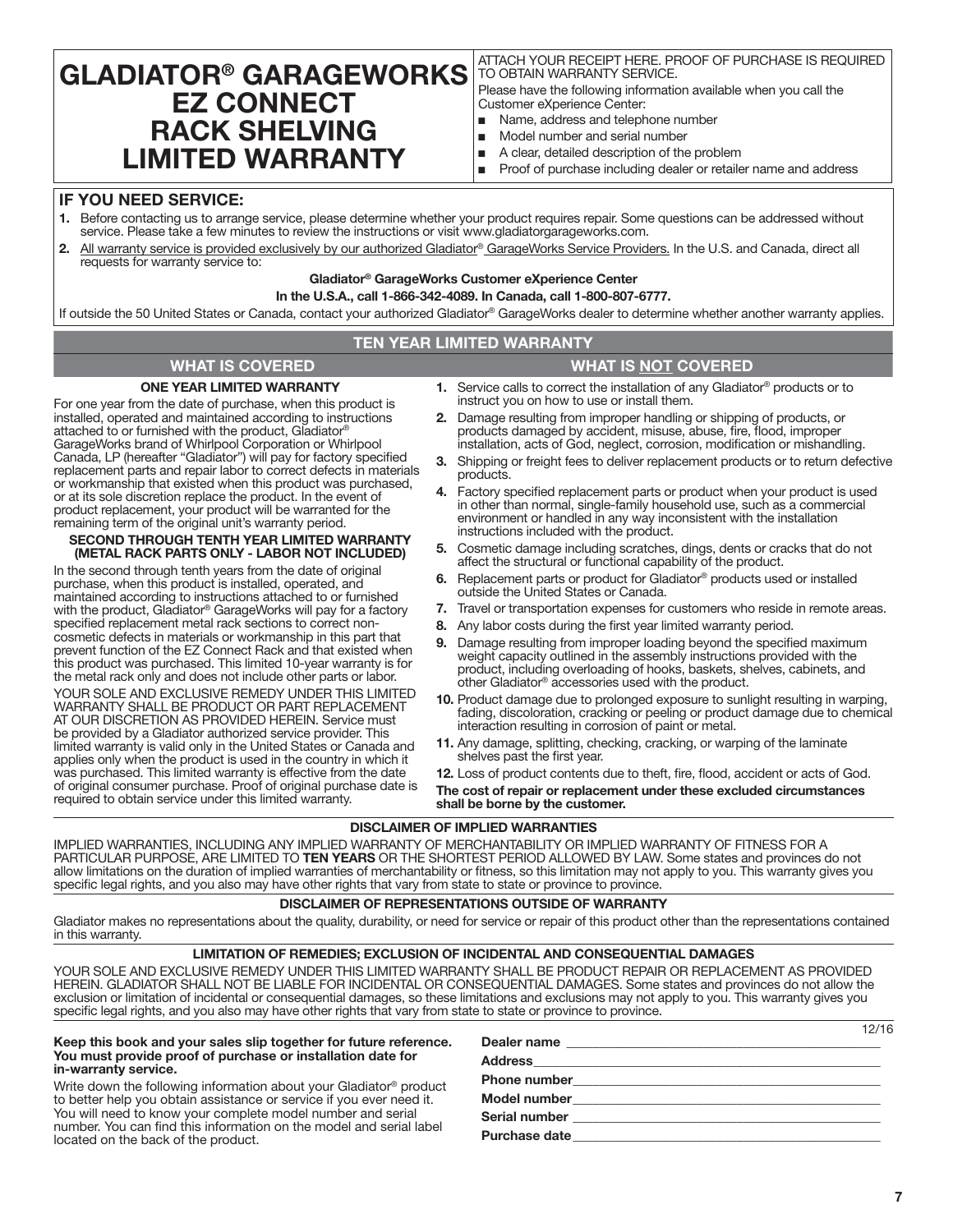# **GARANTIE LIMITÉE SUR ÉTAGÈRES EZ CONNECT GLADIATOR® GARAGEWORKS**

#### ATTACHEZ ICI VOTRE REÇU DE VENTE. UNE PREUVE D'ACHAT EST OBLIGATOIRE POUR OBTENIR L'APPLICATION DE LA GARANTIE.

Lorsque vous appelez le centre d'eXpérience de la clientèle, veuillez garder à disposition les renseignements suivants :

- Nom, adresse et numéro de téléphone
- Numéros de modèle et de série
- Une description claire et détaillée du problème rencontré
- Une preuve d'achat incluant le nom et l'adresse du marchand ou du détaillant

# **SI VOUS AVEZ BESOIN DE SERVICE :**

- **1.** Avant de nous contacter pour obtenir un dépannage, veuillez déterminer si des réparations sont nécessaires pour votre produit. Certains problèmes peuvent être résolus sans intervention de dépannage. Veuillez prendre quelques minutes pour passer en revue les instructions ou visiter www.gladiatorgarageworks.com.
- **2.** Tout service sous garantie doit être effectué exclusivement par nos fournisseurs de dépannage autorisés Gladiator® GarageWorks. Aux É.-U. et au Canada, dirigez toutes vos demandes de service sous garantie au

### **Gladiator® GarageWorks Customer eXperience Center**

#### **Aux États-Unis, composer le 1-866-342-4089. Au Canada, composer le 1-800-807-6777.**

Si vous résidez à l'extérieur du Canada et des 50 États des États-Unis, contactez votre marchand Gladiator® GarageWorks autorisé pour déterminer si une autre garantie s'applique.

# **GARANTIE LIMITÉE DE DIX ANS**

# **CE QUI EST COUVERT CE QUI N'EST PAS COUVERT**

# **GARANTIE LIMITÉE DE UN AN**

Pendant un an à compter de la date d'achat, lorsque ce produit est installé, utilisé et entretenu conformément aux instructions jointes à ou fournies avec le produit, la marque Gladiator<sup>®</sup> GarageWorks de Whirlpool Corporation ou Whirlpool Canada LP (ci-après désignées "Gladiator") décidera à sa seule discrétion de remplacer le produit ou de couvrir le coût des pièces de remplacement spécifiées par l'usine et de la maind'œuvre nécessaires pour corriger les vices de matériaux ou de fabrication qui existaient déjà lorsque ce produit a été acheté. S'il est remplacé, votre produit restera sous garantie pour la durée restant à courir de la période de garantie sur le produit d'origine.

#### **GARANTIE LIMITÉE DE LA DEUXIÈME À LA DIXIÈME ANNÉE (PIÈCES EN MÉTAL DE L'ÉTAGÈRE UNIQUEMENT - MAIN-D'OEUVRE NON COMPRISE)**

De la deuxième à la dixième année inclusivement à compter de la date d'achat initiale, lorsque ce produit est installé, utilisé et entretenu conformément aux instructions jointes au produit ou fournies avec, Gladiator® GarageWorks paiera pour des sections de l'étagère en métal spécifiées par l'usine pour corriger les défauts non esthétiques de matériau ou de fabrication de ladite pièce qui empêchent l'étagère EZ Connect de fonctionner et qui étaient déjà présents lorsque ce produit a été acheté. Cette garantie limitée de 10 ans s'applique uniquement à l'étagère en métal et ne comprend pas les autres pièces ni à la main-d'œuvre.

LE SEUL ET EXCLUSIF RECOURS DU CLIENT DANS LE CADRE DE LA PRÉSENTE GARANTIE LIMITÉE CONSISTE EST LE REMPLACEMENT DU PRODUIT OU D'UNE PIÈCE TEL QUE PRÉVU PAR LA PRÉSENTE, ET CE À NOTRE DISCRÉTION. La réparation doit être effectuée par le personnel d'un fournisseur de service autorisé Gladiator. Cette garantie limitée est valide uniquement aux États-Unis ou au Canada et s'applique exclusivement lorsque le produit est utilisé dans le pays où il a été acheté. La présente garantie limitée est valable à compter de la date d'achat initial par le consommateur. Une preuve de la date d'achat initial est exigée pour obtenir un dépannage dans le cadre de la présente garantie limitée.

- **1.** Les appels de service pour rectifier l'installation de tout produit Gladiator® ou pour expliquer comment l'utiliser ou l'installer.
- **2.** Les dommages causés par une manipulation ou une expédition
- des produits incorrecte, ou les produits endommagés par accident, mésusage, abus, incendie, inondation, installation incorrecte, actes de Dieu, négligence, corrosion, modification ou mauvaise manipulation.
- **3.** Les frais d'expédition ou de transport pour livrer des produits de rechange ou retourner des produits défectueux.
- **4.** Les pièces de rechange ou produit spécifiés par l'usine lorsque le produit est utilisé autrement que dans une utilisation normale, unifamiliale, comme dans un environnement commercial, ou manipulé d'une façon non conforme aux instructions d'installation fournies avec le produit.
- **5.** Les défauts d'apparence éraflures, traces de choc ou fissures n'affectant pas la fonctionnalité ou la résistance structurale du produit.
- **6.** Les pièces de rechange ou un produit de remplacement pour les produits Gladiator® utilisés ou installés en dehors des États-Unis ou du Canada.
- **7.** Les frais de voyage ou de transport pour les clients qui habitent dans des régions éloignées.
- **8.** Tous les frais de main-d'œuvre encourus au cours de la période de garantie limitée de un an.
- Les dommages causés par un chargement incorrect au-delà de la capacité de poids maximum spécifiée dans les instructions d'assemblage fournies avec le produit, y compris la surcharge de crochets, paniers, étagères, armoires et autres accessoires Gladiator® utilisés avec le produit.
- **10.** Les dommages au produit causés par une exposition prolongée au rayonnement solaire, provoquant gauchissement, dégradation des couleurs, décoloration, fissure ou écaillage, ou les dommages au produit causés par une interaction chimique provoquant la corrosion de la peinture ou du métal.
- **11.** Tous dommage, fente, vérification, fissure ou déformation des tablettes stratifiées après la première année.
- **12.** La perte du contenu du produit due à vol, incendie, inondation, accident ou actes de Dieu.

**Le coût d'une réparation ou d'un remplacement dans le cadre de ces circonstances exclues est à la charge du client.** 

# **CLAUSE D'EXONÉRATION DE RESPONSABILITÉ AU TITRE DES GARANTIES IMPLICITES**

LES GARANTIES IMPLICITES, Y COMPRIS LES GARANTIES IMPLICITES DE QUALITÉ MARCHANDE OU D'APTITUDE À UN USAGE PARTICULIER, SONT LIMITÉES À **DIX ANS** OU À LA PLUS COURTE PÉRIODE AUTORISÉE PAR LA LOI. Certains États et provinces ne permettent pas de limitation sur la durée des garanties implicites de qualité marchande ou d'aptitude à un usage particulier, de sorte que la limitation ci-dessus peut ne pas être applicable dans votre cas. Cette garantie vous confère des droits juridiques spécifiques et vous pouvez également jouir d'autres droits qui peuvent varier d'une juridiction à l'autre.

### **EXONÉRATION DE RESPONSABILITÉ DANS LES DOMAINES NON COUVERTS PAR LA GARANTIE**

Gladiator décline toute responsabilité au titre de la qualité, de la durabilité ou en cas de dépannage ou de réparation nécessaire sur ce produit autre que les responsabilités énoncées dans la présente garantie.

### **LIMITATION DES RECOURS; EXCLUSION DES DOMMAGES FORTUITS OU INDIRECTS**

VOTRE SEUL ET EXCLUSIF RECOURS DANS LE CADRE DE LA PRÉSENTE GARANTIE LIMITÉE CONSISTE EN LA RÉPARATION OU LE REMPLACEMENT PRÉVU CI-DESSUS. GLADIATOR NE SERA PAS TENUE RESPONSABLE DES DOMMAGES DIRECTS OU INDIRECTS. Certains États et certaines provinces ne permettent pas l'exclusion ou la limitation des dommages fortuits ou indirects de sorte que ces limitations et exclusions peuvent ne pas être applicables dans votre cas. Cette garantie vous confère des droits juridiques spécifiques et vous pouvez également jouir d'autres droits qui peuvent varier d'une juridiction à l'autre.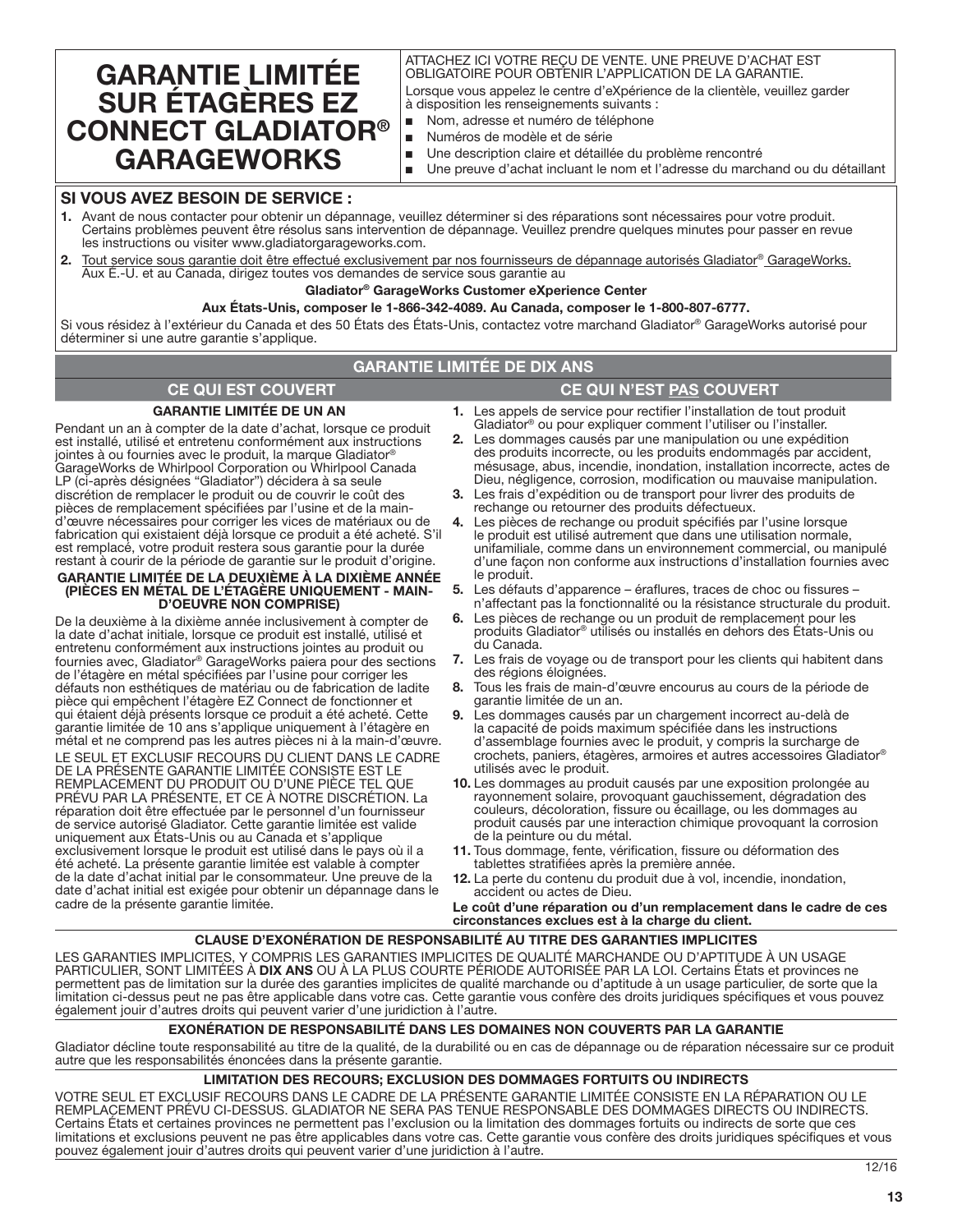**Conservez ce manuel et le reçu de vente au même endroit pour référence ultérieure. Pour un entretien ou une réparation sous garantie, un document attestant de la date d'achat ou d'installation doit être fourni.**

Inscrivez les renseignements suivants au sujet de votre produit Gladiator® pour mieux vous aider à obtenir assistance ou réparation en cas de besoin.

Vous devrez fournir le numéro de modèle et le numéro de série au complet. Vous trouverez ces renseignements sur la plaque signalétique située à l'arrière du produit.

| Nom du revendeur<br><u> </u>                                                                                   |                                                                                                                      |
|----------------------------------------------------------------------------------------------------------------|----------------------------------------------------------------------------------------------------------------------|
|                                                                                                                |                                                                                                                      |
| Numéro de téléphone                                                                                            |                                                                                                                      |
| Numéro de modèle                                                                                               | <u> 2000 - 2000 - 2000 - 2000 - 2000 - 2000 - 2000 - 2000 - 2000 - 2000 - 2000 - 2000 - 2000 - 2000 - 2000 - 200</u> |
| Numéro de série en la contrata de la contrata de la contrata de la contrata de la contrata de la contrata de l |                                                                                                                      |
| Date d'achat                                                                                                   |                                                                                                                      |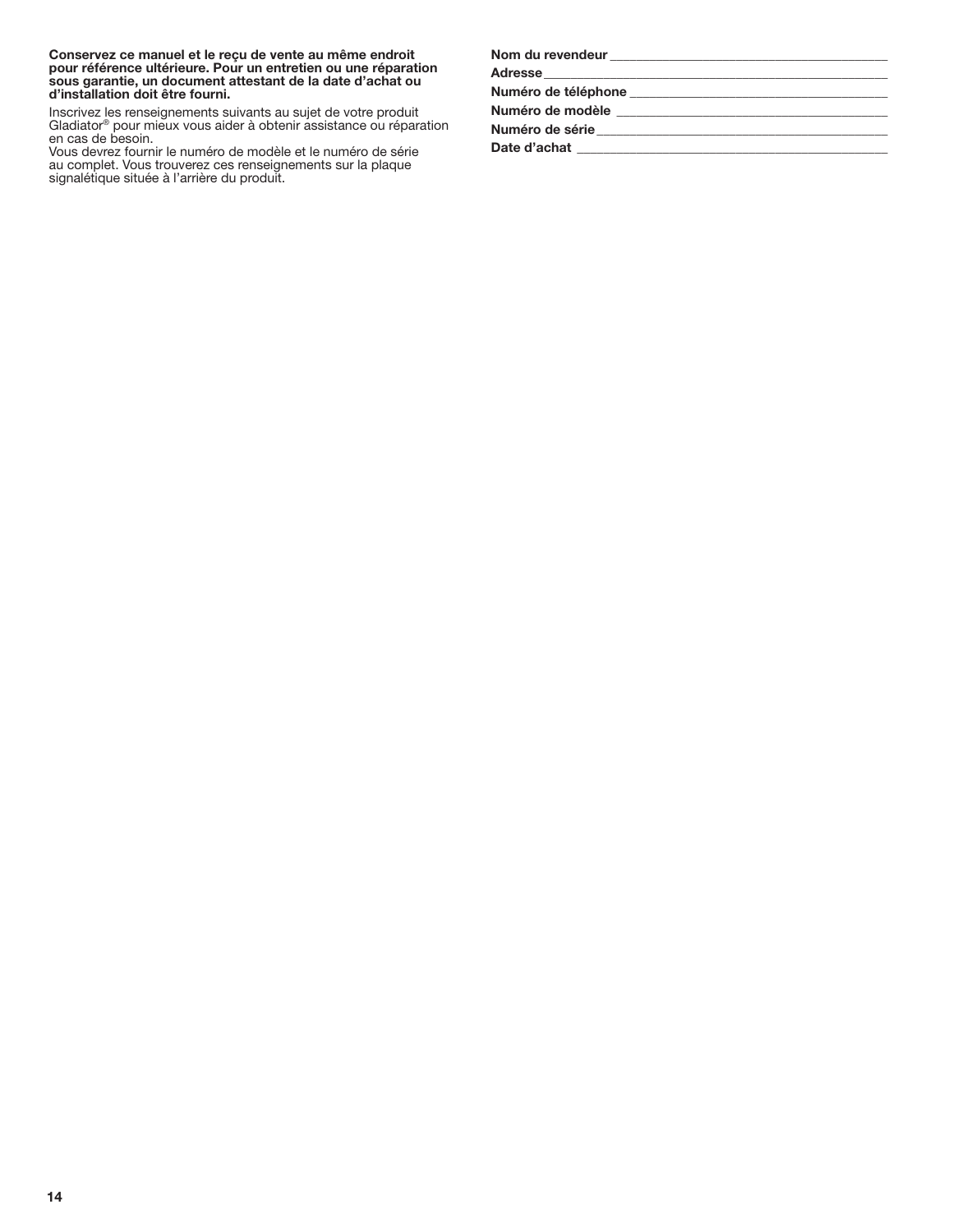# **ESTANTERÍA GLADIATOR® GARAGEWORKS EZ CONNECT GARANTÍA LIMITADA**

ADJUNTE SU RECIBO AQUÍ. SE REQUIERE UN COMPROBANTE DE COMPRA PARA OBTENER SERVICIO BAJO LA GARANTÍA.

Tenga disponible la siguiente información cuando llame al Centro de eXperiencia del cliente:

- Nombre, dirección y número de teléfono
- Número de modelo y de serie
- Una descripción clara y detallada de problema
- Comprobante de compra que incluya nombre y dirección del distribuidor o minorista

# **SI NECESITA SERVICIO:**

- **1.** Antes de contactarnos para organizar la visita del servicio técnico, determine si su producto requiere reparación. Algunas cuestiones pueden resolverse sin servicio técnico. Tómese unos minutos para revisar las instrucciones o visite www.gladiatorgarageworks.com.
- **2.** Todo servicio técnico dentro de la garantía es provisto exclusivamente por nuestros Proveedores de Servicio Técnico autorizados de Gladiator®. En EE. UU. y Canadá, dirija todas las solicitudes de servicio técnico dentro de la garantía a:

# **Centro para la eXperiencia del cliente de Gladiator® GarageWorks**

**En los EE. UU., llame al 1-866-342-4089. En Canadá, llame al 1-800-807-6777.**

Si se encuentra fuera de los 50 estados de Estados Unidos o de Canadá, póngase en contacto con su distribuidor autorizado de Gladiator® GarageWorks para determinar si corresponde otra garantía.

# **GARANTÍA LIMITADA DE DIEZ AÑOS**

# **QUÉ ESTÁ CUBIERTO QUÉ NO ESTÁ CUBIERTO**

## **GARANTÍA LIMITADA DE UN AÑO**

Durante un año desde la fecha de compra, cuando este producto se instale, opere y mantenga de acuerdo con las instrucciones que se adjuntan o se proporcionan con el producto, la marca Gladiator® GarageWorks de Whirlpool Corporation o Whirlpool Canada LP (de aquí en adelante "Gladiator") pagará las piezas de repuesto especificadas por la fábrica y la mano de obra de reparación para corregir defectos en los materiales o la fabricación que existieran cuando este producto se compró, o bien, a su exclusivo criterio, reemplazará el producto. En caso de reemplazo del producto, su producto tendrá garantía durante el plazo restante del período de garantía de la unidad original.

#### **GARANTÍA LIMITADA DEL SEGUNDO AL DÉCIMO AÑO (ÚNICAMENTE PIEZAS METÁLICAS DE LA ESTANTERÍA; NO SE INCLUYE LA MANO DE OBRA)**

Del segundo al décimo año desde la fecha de compra original, cuando este producto se instale, opere y mantenga de acuerdo con las instrucciones que se adjuntan o se proporcionan con el producto, Gladiator® GarageWorks pagará por secciones de estantería metálica de reemplazo especificadas por la fábrica para corregir defectos no estéticos en los materiales o la mano de obra en una pieza que impidan el funcionamiento de la estantería EZ Connect y que existieran cuando este producto fuera comprado. Esta garantía limitada de 10 años es únicamente para la estantería metálica y no incluye otras piezas ni mano de obra.

SU ÚNICO Y EXCLUSIVO RECURSO SEGÚN LOS TÉRMINOS DE ESTA GARANTÍA LIMITADA SERÁ EL REEMPLAZO DEL PRODUCTO O LAS PIEZAS A NUESTRO CRITERIO SEGÚN SE ESTIPULA EN LA PRESENTE. El servicio debe ser suministrado por un proveedor de servicio autorizado por Gladiator. Esta garantía limitada es válida solo en Estados Unidos o en Canadá y se aplica únicamente cuando el producto se use en el país en el que se compró. Esta garantía limitada está en vigencia a partir de la fecha de la compra del consumidor original. Se requiere una prueba de la fecha de compra original para obtener servicio bajo esta garantía limitada.

- **1.** Las visitas de servicio técnico para corregir la instalación de cualquier producto Gladiator® o para darle instrucciones sobre el modo de usarlo o instalarlo.
- **2.** Daños causados por mal manejo o envío de productos, productos dañados por accidente, uso indebido, abuso, incendio, inundación, instalación incorrecta, actos fortuitos, negligencia, corrosión, modificación o maltrato.
- **3.** Costo de envío o flete para entregar productos de repuesto o para devolver productos defectuosos.
- **4.** Piezas de repuesto especificadas por la fábrica o el producto cuando el producto tenga un uso que no sea el normal doméstico unifamiliar, como en un entorno comercial, o se manipule de alguna manera no coherente con las instrucciones de instalación que se incluyen con el producto.
- **5.** Daños estéticos incluyendo rayaduras, golpes, abolladuras o rajaduras que no afecten la capacidad estructural o de funcionamiento del producto.
- **6.** Piezas de repuesto o producto de reemplazo para productos Gladiator® que se usen o instalen fuera de los Estados Unidos o Canadá.
- **7.** Gastos de viaje o de transporte para clientes que residen en áreas remotas.
- **8.** Todos los costos de mano de obra durante el período de garantía limitada del primer año.
- **9.** Daños producidos por una carga indebida superior a la capacidad máxima de peso especificada descrita en las instrucciones de ensamblaje que se proveen con el producto, incluida la sobrecarga de ganchos, cestas, estantes, gabinetes y otros accesorios Gladiator® utilizados con el producto.
- **10.** Daños en el producto debidos a una exposición prolongada a la luz solar que causara deformación, decoloración, cambio de color, agrietamiento o desprendimiento o daños en el producto debidos a una interacción química que causara corrosión de la pintura o el metal.
- **11.** Cualquier daño, separación, cuarteado, grieta o deformación de los estantes laminados después del primer año.
- **12.** Pérdida del contenido del producto debido a robo, incendio, inundación, accidente o actos fortuitos.

**El costo de la reparación o el reemplazo bajo estas circunstancias excluidas correrá por cuenta del cliente.** 

# **EXCLUSIÓN DE GARANTÍAS IMPLÍCITAS**

LAS GARANTÍAS IMPLÍCITAS, INCLUSO CUALQUIER GARANTÍA IMPLÍCITA DE COMERCIABILIDAD O GARANTÍA IMPLÍCITA DE ADECUACIÓN PARA UN PROPÓSITO PARTICULAR, ESTÁN LIMITADAS A **DIEZ AÑOS** O AL PERÍODO MÁS CORTO PERMITIDO POR LEY. Algunos estados y provincias no permiten la limitación de la duración de las garantías implícitas de comerciabilidad o capacidad, de modo que la limitación antes indicada quizá no le corresponda. Esta garantía le otorga derechos legales específicos y es posible que usted tenga también otros derechos que varían de un estado a otro o de una provincia a otra.

### **EXCLUSIÓN DE DECLARACIONES FUERA DE LA GARANTÍA**

Gladiator no hace declaraciones acerca de la calidad, durabilidad o necesidad de servicio técnico o reparación de este producto aparte de las declaraciones incluidas en esta garantía.

## **LIMITACIÓN DE RECURSOS; EXCLUSIÓN DE DAÑOS INCIDENTALES Y CONSECUENTES**

SU ÚNICO Y EXCLUSIVO RECURSO SEGÚN LOS TÉRMINOS DE ESTA GARANTÍA LIMITADA SERÁ EL DE LA REPARACIÓN O EL REEMPLAZO DEL PRODUCTO SEGÚN SE ESTIPULA EN LA PRESENTE. GLADIATOR NO SE RESPONSABILIZARÁ POR DAÑOS INCIDENTALES O CONSECUENTES. Algunos estados y provincias no permiten la exclusión o limitación de daños incidentales o consecuentes, de modo que estas limitaciones y exclusiones quizás no le correspondan. Esta garantía le otorga derechos legales específicos y es posible que usted tenga también otros derechos que varían de un estado a otro o de una provincia a otra.